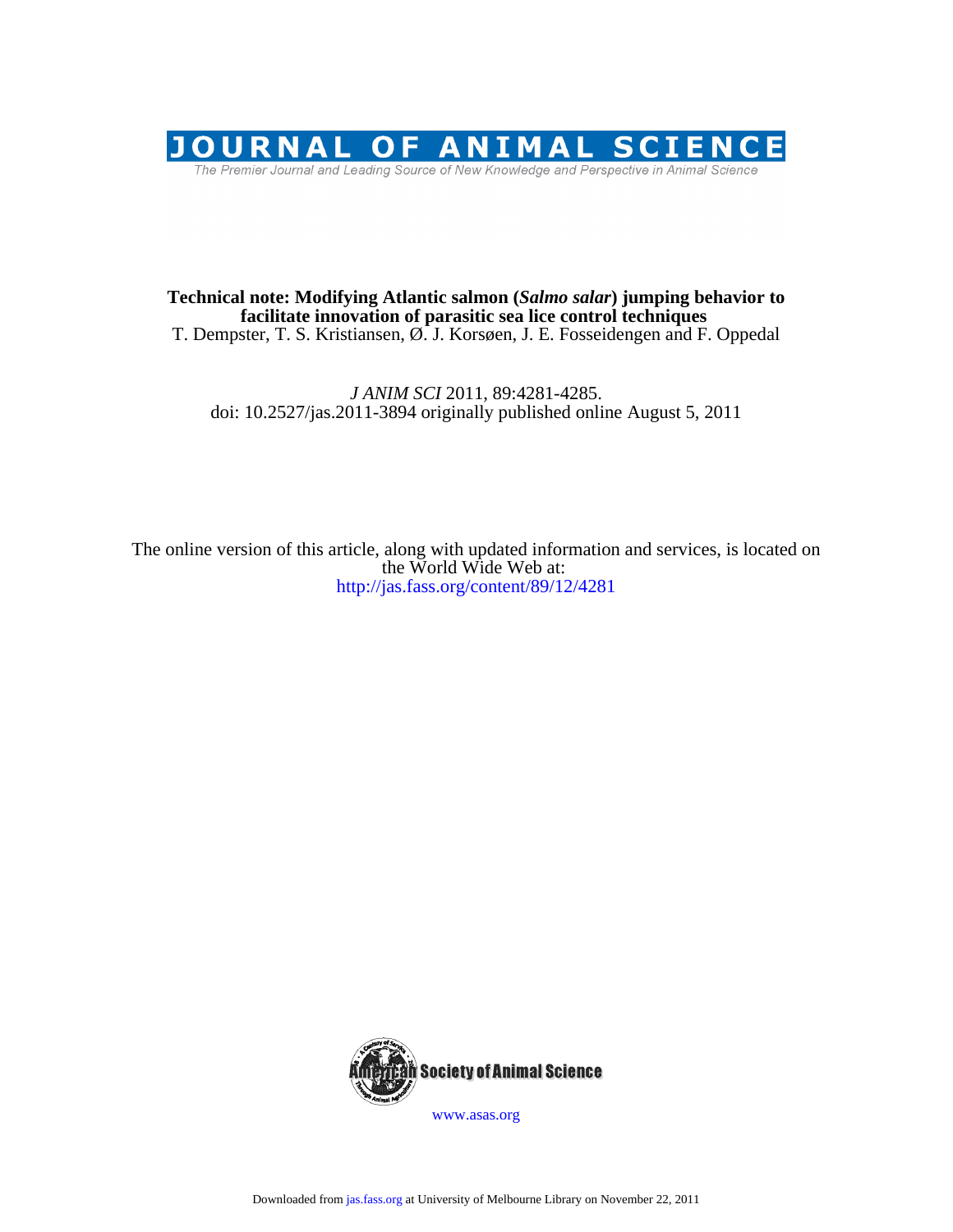# **Technical note: Modifying Atlantic salmon (***Salmo salar***) jumping behavior to facilitate innovation of parasitic sea lice control techniques<sup>1</sup>**

# **T. Dempster,\*2 T. S. Kristiansen,† Ø. J. Korsøen,†‡ J. E. Fosseidengen,† and F. Oppedal†**

\*Sustainable Aquaculture Laboratory–Temperate and Tropical (SALTT), Department of Zoology, University of Melbourne, 3010 Victoria, Australia; †Institute of Marine Research, NO-5984 Matredal, Norway; and ‡Centre for Research-Based Innovation in Aquaculture Technology (CREATE), SINTEF Fisheries and Aquaculture, NO-7465 Trondheim, Norway

**ABSTRACT:** Industrial salmon farms are reservoirs of parasitic sea lice (*Lepeophtheirus salmonis* and *Caligus* spp.), which causes both production inefficiencies and contributes to population-level declines of wild salmon and trout. Current control methods vary in effect and stimulate controversy by the discharge of chemicals into the environment. An alternate control method uses a thin, chemical-infused oil layer on the sea surface. As farmed salmon jump through the surface, the treatment makes contact with the lipophilic carapace of sea lice and kills them. To enhance the effectiveness of this method, we tested whether the natural jumping behavior of salmon could be increased and directed. In a  $2,000\text{-m}^3$  experimental sea-cage, we removed the ability of groups of salmon to access the surface for different periods (0 to 48 h) and measured their surface behaviors after the surface became accessible again. Surface removal for 24 and 48 h induced 93% of salmon to jump

in the 2 h after surface access was reinstated, a result that differed  $(P < 0.001)$  from the shorter duration (0 to 12 h) treatments. Salmon without surface access for 24 and 48 h jumped 2 to 3 times more often  $(P <$ 0.001), and made their first jump 2 to 3 times sooner (*P*  $= 0.003$  on average after surface access became available than salmon in the shorter duration treatments. Our results indicate that removal of surface access for short periods may lead to loss of air from the physostomous swim bladder and cause negative buoyancy. This creates a behavioral drive for salmon to jump, swallow air and fill their swim bladders once surface access is reinstated. By combining the increased jumping behavior induced by this technique with a floating, oil-infused treatment, efficiency of sea lice treatments may be improved and treatment chemicals can be recollected, thus decreasing environmental pollution.

**Key words:** aquaculture, *Caligus*, *Lepeophtheirus*, lice, salmon, trout

*©2011 American Society of Animal Science. All rights reserved.* J. Anim. Sci. 2011. 89:4281–4285

doi:10.2527/jas.2011-3894

#### **INTRODUCTION**

Salmon aquaculture in open net pens is widespread, yet controversial due to its significant environmental impacts (Naylor et al., 2000; Krkošek et al., 2007). The parthenogenetic copepod parasites *Lepeophtheirus salmonis* and *Caligus* spp., or "sea lice," infest the skin of farmed salmon, causing costly outbreaks (Costello, 2009a). Salmon farms act as reservoirs of sea lice and thereby increase their infection levels on wild salmon and trout, contributing to population declines in Europe and North America (Krkošek et al., 2007; Costello, 2009b). Controlling sea lice in salmon farms is thus critical for both farmed salmon production and wild salmon conservation.

Current methods to remove sea lice, including medicated feeds and chemical baths, are partially effective. Both techniques involve the loss of toxic chemicals to the environment, which affect nontarget organisms (Burridge et al., 2010). An alternate sea lice control method uses a thin chemical-infused oil layer placed on the surface (Boxaspen and Holm, 2001). As farmed salmon display their natural behavior and jump through the oil layer on the surface, the treatment makes contact with the lipophilic carapace of sea lice. Collection

<sup>1</sup> Funding was provided by the Norwegian Research Council through the Centre for Research-Based Innovation in Aquaculture Technology (Trondheim).

<sup>2</sup> Corresponding author: dempster@unimelb.edu.au Received January 20, 2011.

Accepted August 1, 2011.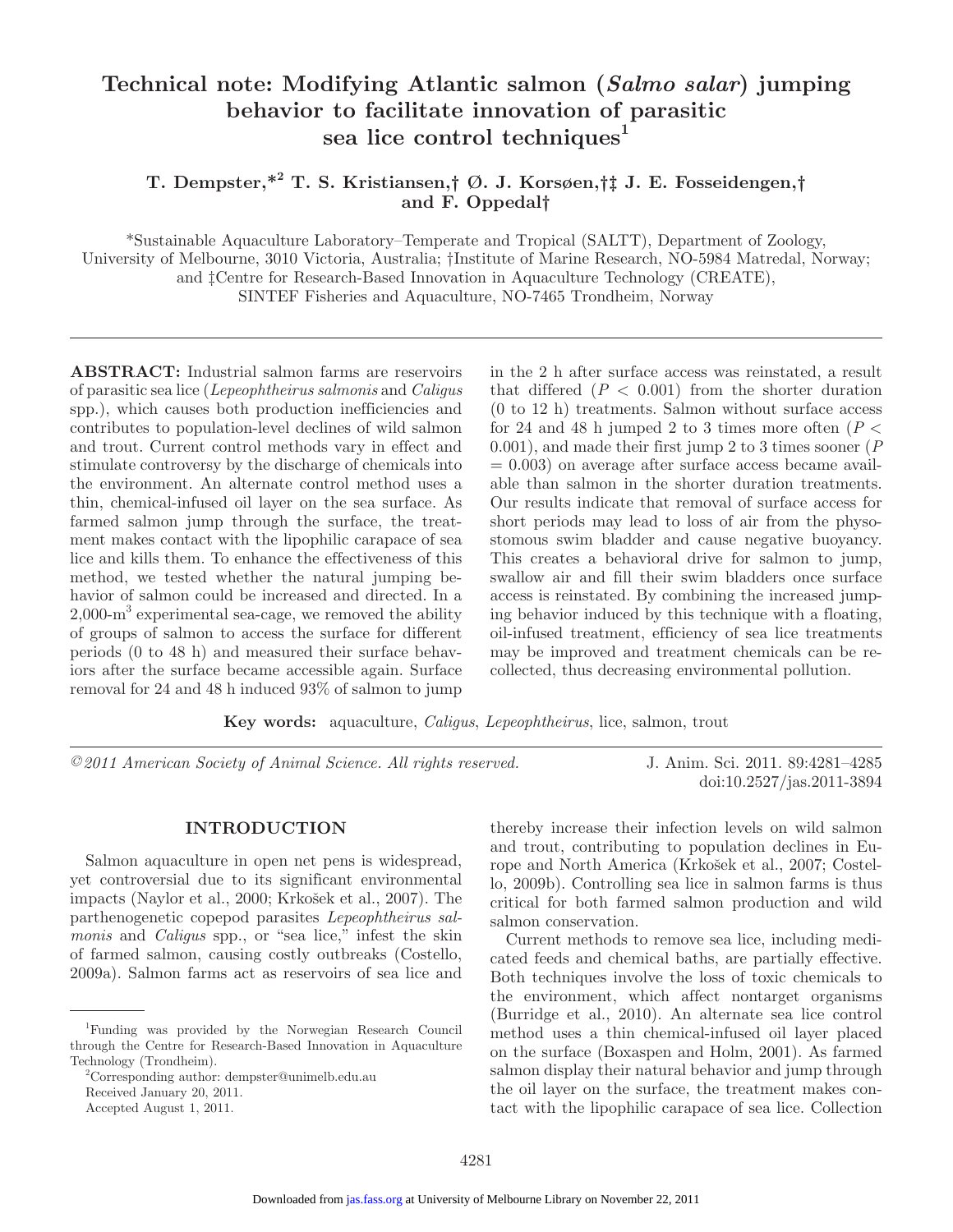

**Figure 1.** Schematic diagram of the 2,000-m<sup>3</sup> net cage (12 m  $\times$  12 m  $\times$  14 m depth) used as the experimental unit in the experiment conducted in Masfjorden, Norway. The net cage was modified by the inclusion of a roof sewn to the cage walls at 5 m depth. A circular observation chamber (3.5 m diameter, 1.5 m high) instrumented with 4 video cameras was sewn into the middle of the roof. In the surface access position (diagram A), salmon could jump within the area of the observation chamber. In the no-surface-access position (diagram B), the roof and observation chamber were lowered and no jumping was possible. Color version available in the online PDF.

of the oil after treatment is possible using an oil boom and skimmers. However, this method is currently ineffective because farmed salmon jump too infrequently to enable efficient application (Furevik et al., 1993; Boxaspen and Holm, 2001).

The objective of this research was to test whether the natural jumping behavior of salmon can be increased and directed for effective treatment of sea lice. Salmon have a physostomous swim bladder system that is used for buoyancy regulation (Berenbrink et al., 2005). To fill the swim bladder, salmon jump and break the surface, and swallow air in the process (Furevik et al., 1993). We tested the hypothesis that removing the ability of salmon to access the surface for short periods would motivate salmon to jump once the surface became accessible again.

## **MATERIALS AND METHODS**

All experimental work using fish was conducted in accordance with the laws and regulations controlling experiments and procedures on live animals in Norway, following the Norwegian Regulation on Animal Experimentation 1996.

#### *Location and Experimental Setup*

The experiment was conducted in Masfjorden, western Norway (60° N) from August 11 to September 16, 2010 (hereafter referred to as the experimental period). A standard commercial-scale net cage  $(12 \text{ m} \times 12 \text{ m})$  $\times$  14 m depth;  $\approx$ 2,000 m<sup>3</sup>) was modified for use as the experimental net cage. The experimental net cage was modified by adding a roof of netting 5 m below the top of the cage. A circular observation chamber (3.5 m diameter, 1.5 m high) was sewn into the middle of the roof. In the "surface access" position (Figure 1A), only the area inside the observation chamber was open to the surface. In the "no surface access" position (Figure 1B), the midpoint of the cage roof was located at approximately 5 m depth, and cage volume was reduced to approximately  $1,500 \text{ m}^3$ . All treatments were made within the single experimental net cage, which was the experimental unit.

#### *Experimental Design*

To test whether different periods without access to the sea surface modified the extent and frequency of salmon jumping behavior, we conducted an experiment where different groups of fish were subjected to surface removal for different periods within the experimental net cage. The design included a control (**CN**), where fish had access to the surface at all times; a procedural control (**PC**), where surface access was removed and immediately reinstated; a 2-h surface access removal (**2H**); a 12-h surface access removal during the daytime (**12HD**); a 12-h surface access removal including 1 night (**12HN**); a 24-h surface access removal (**24H**); and a 48-h surface access removal (**48H**). All 7 experi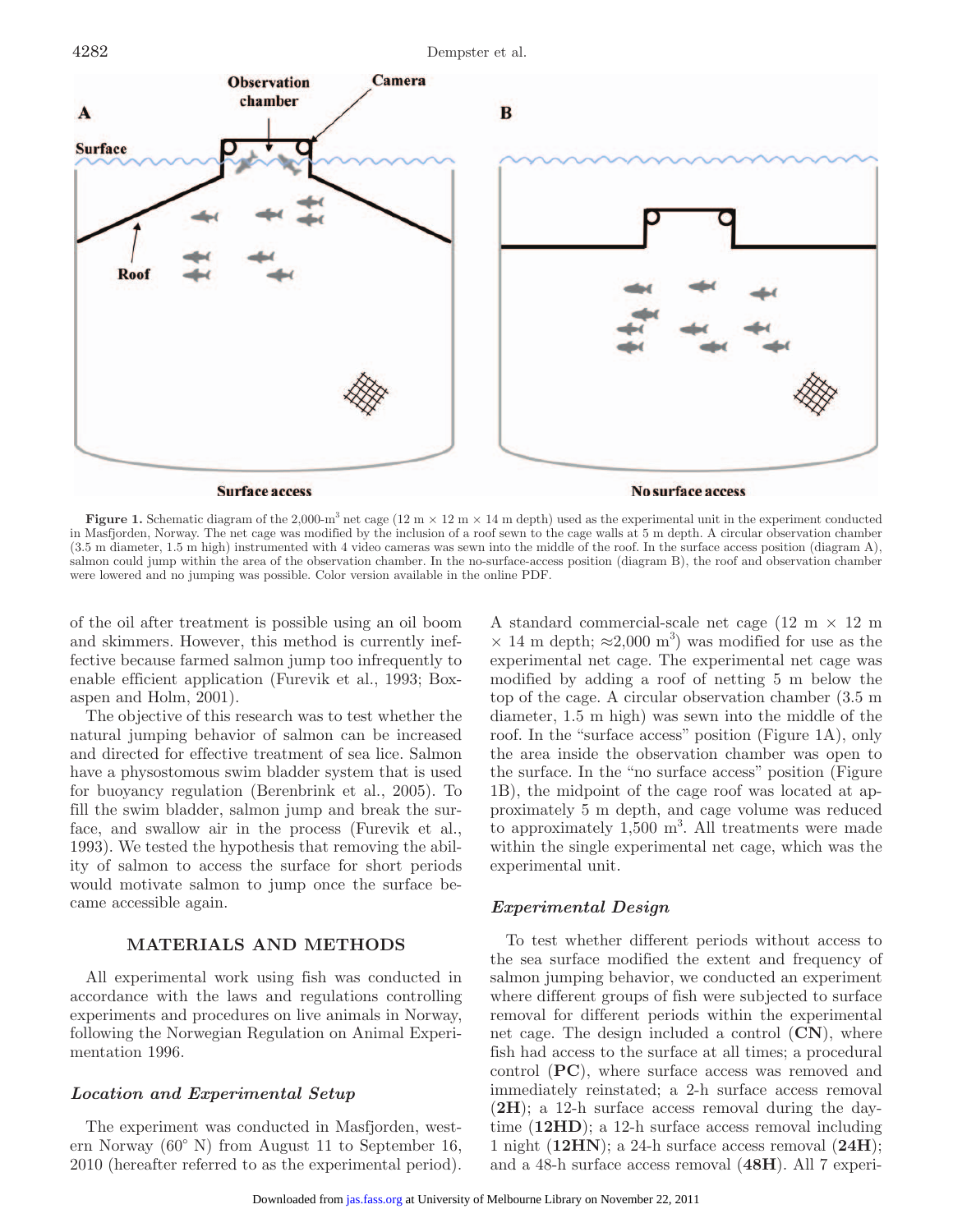mental treatments were replicated 3 times with a group of 10 new fish used in each replicate (i.e., 21 different groups of 10 fish). Treatment replicates were interspersed across the 6-wk experimental period to avoid confounding due to possible environmental variability. The order of treatment replicates was 2H, CN, 24H, 48H, PC, 48H, 2H, 2H, PC, 24H, 48H, 12HN, 24H, 12HD, CN, 12HN, PC, 12HD, CN, 12HN, 12HD.

## *Experimental Fish*

Atlantic salmon (*Salmo salar* L.) of the Aquagen strain were on average  $1.075 \pm 18$  g in BW (range: 535) to 1,840 g) and  $46.2 \pm 0.2$  cm in total length (range: 36 to 55 cm), with no difference in average BW or lengths among treatments (1-way ANOVA;  $df = 6$ , 203;  $P >$ 0.1). All fish were sourced from a standard  $2,000\text{-m}^3$ production net cage 40 m distant from the experimental net cage. A total of 210 fish were used in the experiment (7 treatments  $\times$  3 replicates  $\times$  10 fish per replicate). For each replicate, 10 fish were captured by dip net from the production net cage, anaesthetized with Benzoak VET (dose: 10 mL/100 L of seawater), and tagged with individually color-coded external tags (11 cm T-bar tags, Hallprint, Adelaide, Australia). The 10 fish were transferred to the experimental cage, released, and allowed to recover for 18 to 24 h before a treatment was made. Fish were fed in the production cage until the time they were removed from the production cage and transferred to the experimental net cage. Thus, fish within any treatment replicate were off feed only for the recovery period and the duration of that specific treatment replicate. Sea lice (*Lepeophtheirus salmonis* or *Caligus* spp.) were not present on the experimental fish.

#### *Surface Jumping Behaviors*

Jumping behavior at the surface was monitored with 4 cameras (VNSVUC-Z10, Scan Secure AS, Horten, Norway, http://www.secure.no) mounted to the inside of the observation chamber with all 4 videos viewed simultaneously using Geovision (Scan Secure AS, Oslo, Norway) software. Cameras gave 100% coverage of the water surface within the observation chamber and provided multiple angles from which to view jumping salmon so that all 10 individual fish could be accurately identified from their unique color-coded tag. Each time an individual jumped, the tag color and the time elapsed after access to the sea surface was reinstated were recorded.

## *Environmental Variables and Statistical Analyses*

Throughout the experimental period, an online probe (YSI model 30–50 ft, YSI, Yellow Springs, OH) was used to determine salinity and temperature from 0 to 15 m depth at a reference point close to the experimental net cage. One-way ANOVA was used to compare the percentage of salmon that jumped and the number of times salmon jumped in the 2-h period after surface access was reinstated among the 7 experimental treatments. One-way ANOVA was used to compare the average time to first jump among the 2H, 12HD, 12HN, 24H, and 48H experimental treatments because fish did not jump in the CN and PC treatments. Multivariate ANOVA tests were used to compare temperate and salinity at 1, 5, 10, and 15 m among the 7 experimental treatments.

#### **RESULTS AND DISCUSSION**

Surface removal for 24 and 48 h caused 93% of salmon to jump (Figure 2A) in the 2 h after surface access was reinstated, which was greater  $(P < 0.001)$  than the percentage of salmon that jumped in the shorter duration (<24 h), PC, and CN treatments (Figure 2B). Salmon without surface access for 24 and 48 h jumped 2 to 3 times more often (Figure 2C;  $P < 0.001$ ) and made their first jump 2 to 3 times sooner (Figure 2D; *P*  $= 0.003$  on average after surface access became available compared with salmon in the shorter duration treatments. Salmon did not jump after the CN and PC treatments, suggesting that time without surface access caused the response. No mortality was recorded in the experiment. Environmental variables did not confound the experiment because temperate  $(P = 0.18)$  and salinity  $(P = 0.73)$  did not differ among the 7 experimental treatments at 1, 5, 10, and 15 m. The results support the hypothesis that removing the ability of salmon to access the surface for short periods stimulates salmon to jump once the surface becomes accessible again.

We speculate from these results that salmon lost sufficient air from the swim bladder to become negatively buoyant. This created a strong motivation to jump and swallow air once the surface became accessible. Surface removal for 24 to 48 h is unlikely to negatively affect salmon because appetite, growth, and condition are unaffected by surface removal for up to 22 d (Dempster et al., 2009). The most common current methods of removing lice from large salmon involve enclosing sea cages with tarpaulins or pumping the fish into wellboats, or both, and adding the chemical treatment. In both methods, fish are crowded, oxygen content is decreased, water quality degrades rapidly, fish are starved in advance, and they are exposed to the potentially irritating and harmful chemical treatment for 30 to 40 min. Salmon display a clear avoidance reaction to these medicines (Oppedal et al., 2011). Oxygen is normally added to prevent hypoxia, but sea lice removal is generally a stressful and potentially harmful procedure (Børu, 2009; Fridell and Alexandersen, 2009; Nilsen and Brun, 2009; Oppedal and Vigen, 2009a,b). After lice removal, many farmers have reported poor performance of the fish exemplified as poor appetite and growth, disease outbreaks, and increased mortality.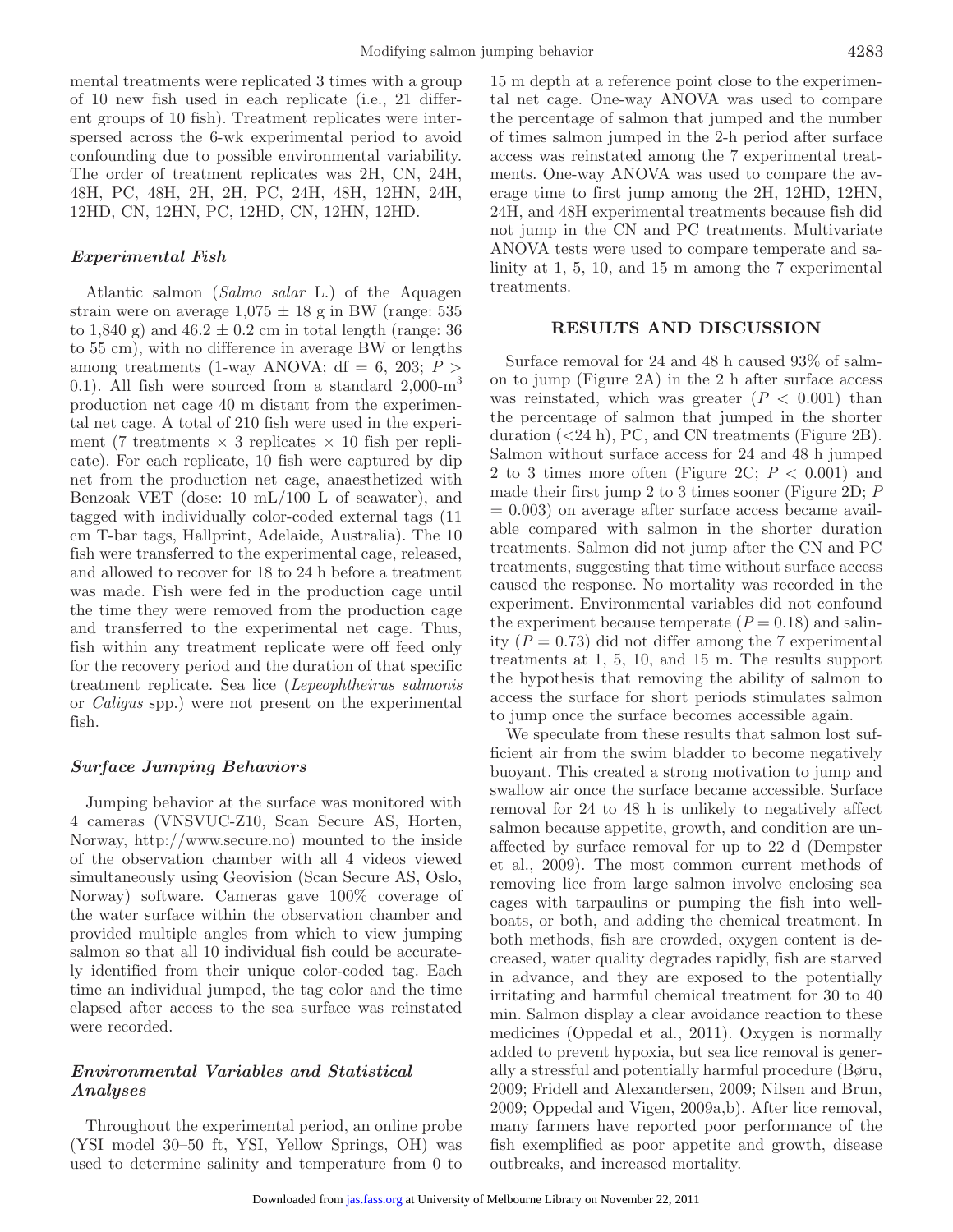

**Figure 2.** Typical jump of a farmed Atlantic salmon (*Salmo salar*; panel A). Percentage of individuals that jumped at the surface within a 2-h period after each treatment (panel B): CN = control, where fish had access to the surface at all times; PC = procedural control, where surface access was removed and immediately reinstated;  $2H = 2-h$  surface access removal;  $12HD = 12-h$  surface access removal during the daytime;  $12HN$  $= 12$ -h surface access removal including 1 night;  $24H = 24$ -h surface access removal;  $48H = 48$ -h surface access removal [mean  $\pm$  SE; 3 replicates; different letters (a–d) indicate differences among treatments at *P* < 0.05, 1-way ANOVA with post hoc Student-Newman-Keuls tests]. Panel C shows the number of jumps per salmon (mean  $\pm$  SE) during the 2-h period after each treatment, and panel D shows the time to first jump (mean ± SE) after surface access was reinstated. No data are shown for the CN and PC treatments in panel D because no salmon jumped. Color version available in the online PDF.

Combining the intense jumping response we have elicited with an oil-infused treatment (Boxaspen and Holm, 2001) provides a new method for sea lice removal. Salmon heavily infested with sea lice jump more frequently than unaffected salmon (Furevik et al., 1993), which may further increase the strength of the behavioral response. An existing oil-infused treatment using pyrethrum kills 90% of attached sea lice when salmon are exposed to it for 2 s (Boxaspen and Holm, 2001). Sea lice have a lipid layer in the cuticle (Kabata, 1974), meaning that lice will be effectively exposed to oil-based compounds, whereas salmon skin is lipophobic and will repel an oil-based treatment. The brief contact with the oil, which occurs when salmon break the surface through jumping, leads to uptake of the oil and the treatment chemical by the lipophilic carapace of sea lice (Boxaspen and Holm, 2001). This effect makes the delivery technique specific with reduced potential to affect salmon compared with traditional methods. In addition to the existing pyrethrum-infused oil, new, effective topical treatments could also be adapted to the oil-based delivery technique. Although sea lice evolve resistance to chemical treatment agents (Lees et al., 2008), development of resistance should slow if treatment efficiency improves. Further, the new technique has no requirement to starve fish before treatment or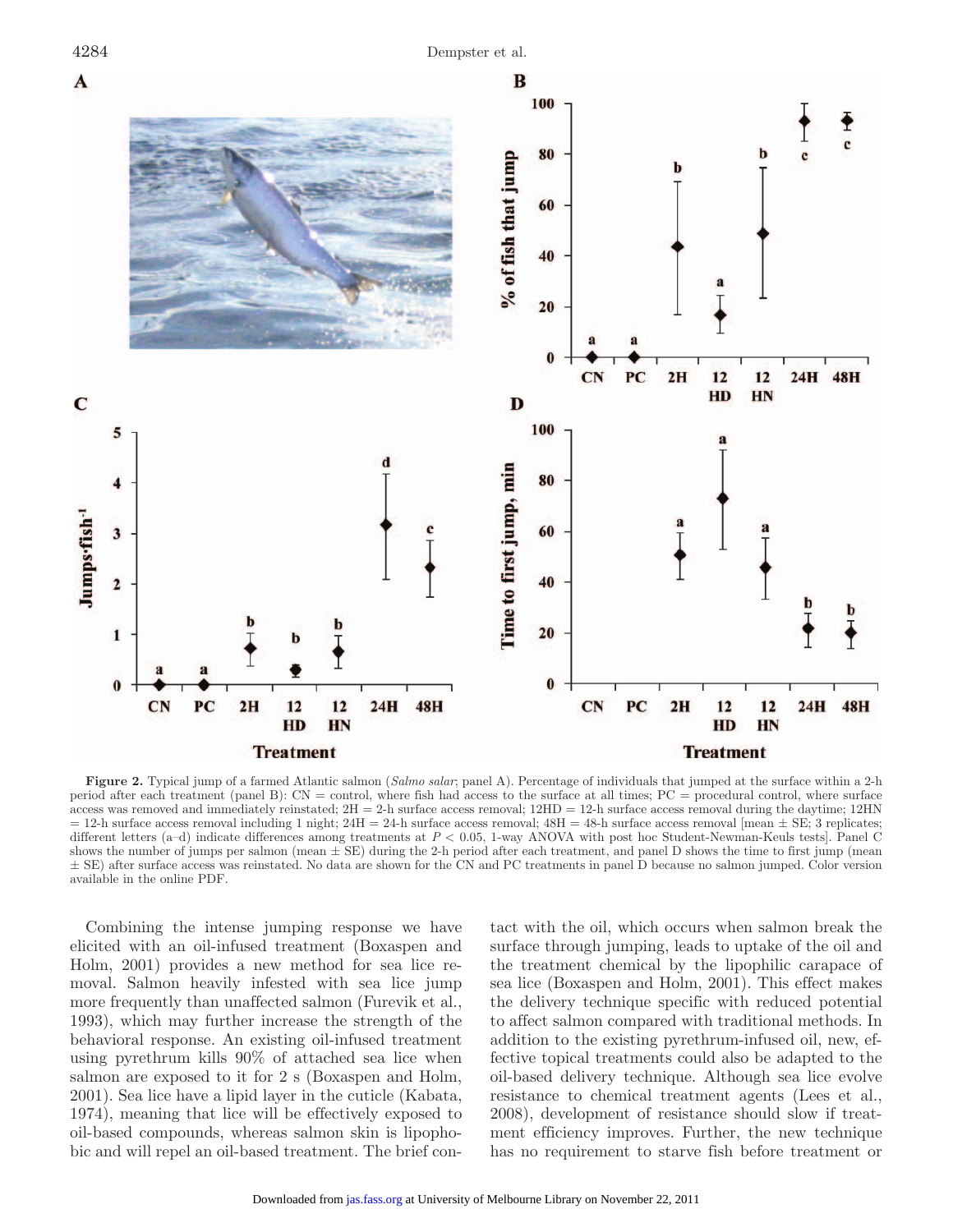crowd salmon in poor water quality with decreased oxygen saturation, thus alleviating these negative effects on fish welfare.

Thus, our results provide the conceptual basis for a technique that may drive greater uptake of surfacebased, oil-infused treatment chemicals by parasitic sea lice on farmed salmon. Greater use of this technique by the salmon farming industry may reduce the loss of harmful chemicals to the environment. Ultimately, more efficient treatment of sea lice on farmed salmon may reduce economic burdens to the industry and diminish sea lice burdens in wild salmon and trout.

#### **LITERATURE CITED**

- Berenbrink, M., P. Koldkjaer, O. Kepp, and A. R. Cossins. 2005. Evolution of oxygen secretion in fishes and the emergence of a complex physiological system. Science 307:1752–1757.
- Børu, B. 2009. Challenges related to dosages of bath treatment in net-cages. Norsk Fiskeoppdrett 6a:77–79. (In Norwegian).
- Boxaspen, K., and J. C. Holm. 2001. The development of pyrethrum-based treatments against the ectoparasitic salmon lice *Lepeophtheirus salmonis* in sea cage rearing of Atlantic salmon *Salmo salar* L. Aquacult. Res. 32:701–707.
- Burridge, L., J. S. Weis, F. Cabello, J. Pizarro, and K. Bostick. 2010. Chemical use in salmon aquaculture: A review of current practices and possible environmental effects. Aquaculture 306:7–23.
- Costello, M. J. 2009a. The global economic cost of sea lice to the salmonid farming industry. J. Fish Dis. 32:115–118.
- Costello, M. J. 2009b. How sea lice from salmon farms may cause wild salmonid declines in Europe and North America and be a threat to fishes elsewhere. Proc. Biol. Sci. 276:3385–3394.
- Dempster, T., Ø. Korsøen, F. Oppedal, O. Folkedal, and J. E. Juell. 2009. Submergence of Atlantic salmon (*Salmo salar*) in sea-cag-

es: A potential short-term solution to poor surface conditions. Aquaculture 288:254–263.

- Fridell, F., and A. Alexandersen. 2009. De-lice treatment in large net-cages—How should it be done? Norsk Fiskeoppdrett 6a:81–83. (In Norwegian).
- Furevik, D., Å. Bjordal, I. Huse, and A. Fernö. 1993. Surface activity of Atlantic salmon (*Salmo salar* L.) in net pens. Aquaculture 110:119–128.
- Kabata, Z. 1974. Mouth and mode of feeding of Caligidae (Copepoda) parasites of fishes, as determined by light and scanning EM. J. Fish. Res. Board Can. 31:1583–1588.
- Krkošek, M., J. S. Ford, A. Morton, S. Lele, R. A. Myers, and M. A. Lewis. 2007. Declining wild salmon populations in relation to parasites from farm salmon. Science 318:1772–1775.
- Lees, F., M. Baillie, G. Gettinby, and C. W. Revie. 2008. The efficacy of emamectin benzoate against infestations of *Lepeophtheirus salmonis* on farmed Atlantic salmon (*Salmo salar* L.) in Scotland, 2002–2006. PLoS ONE 3:e1549. doi:10.1371/journal. pone.0001549.
- Naylor, R. L., R. Goldburg, J. Primavera, N. Kautsky, M. Beveridge, J. Clay, C. Folke, J. Lubchenco, H. Mooney, and M. Troell. 2000. Effect of aquaculture on world fish supplies. Nature 405:1017–1024.
- Nilsen, A., and E. Brun. 2009. Mapping of the practical methods during delousing treatments. Norsk Fiskeoppdrett 6a:72–73. (In Norwegian).
- Oppedal, F., T. Dempster, and L. H. Stien. 2011. Environmental drivers of Atlantic salmon behaviour in sea-cages: A review. Aquaculture 311:1–18.
- Oppedal, F., and J. Vigen. 2009a. Atlantic salmon avoid the delicing treatments—if there is an option. A.-L. Agnalt, I. E. Bakketeig, T. Haug, J. A. Knutsen, and I. og Opstad, ed. Fisken og Havet 2–2009:157–159. (In Norwegian).
- Oppedal, F., and J. Vigen. 2009b. Oxygen conditions during delousing. Norsk Fiskeoppdrett 6a:74–76. (In Norwegian).